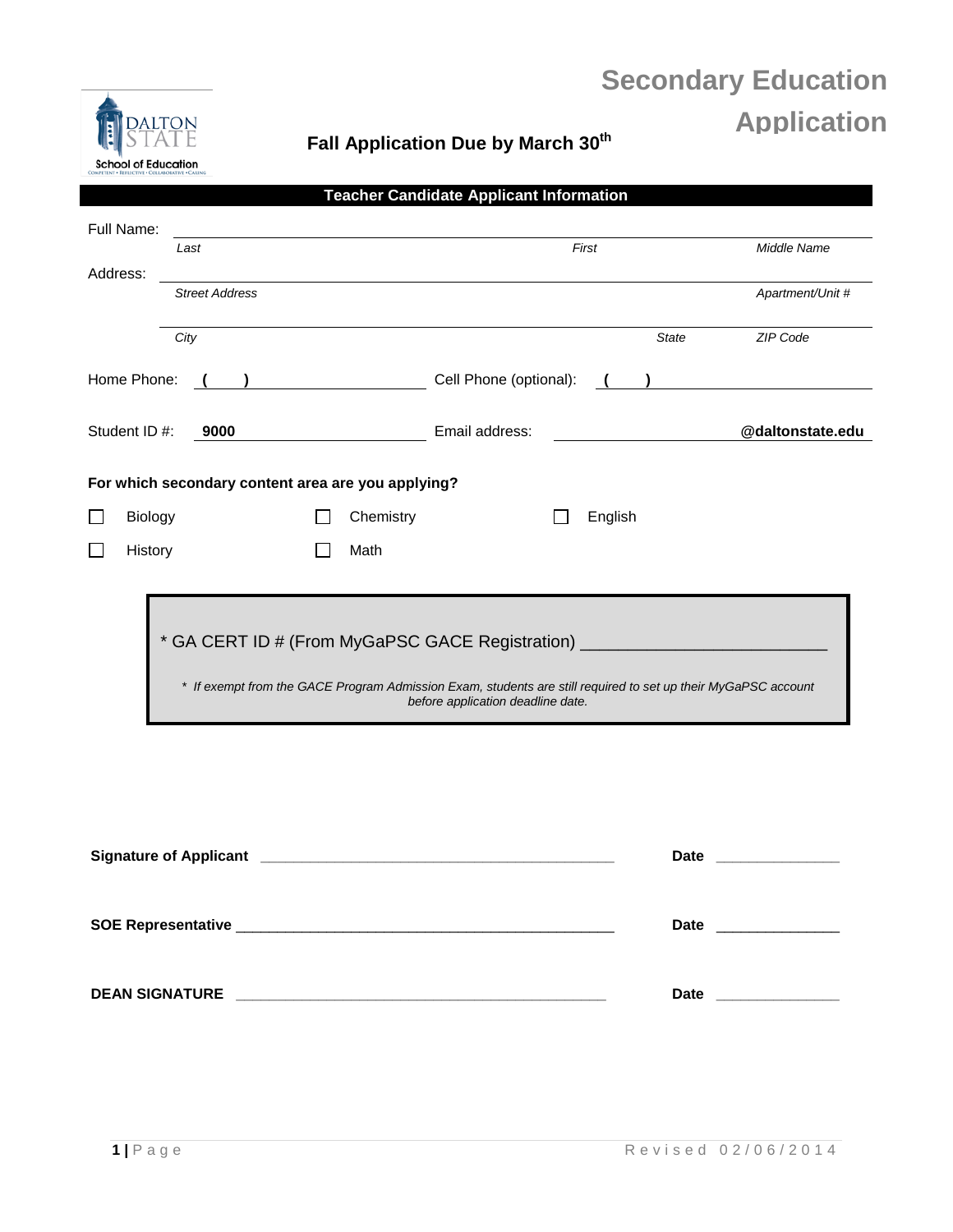**Dalton State College School of Education Secondary Education Application**<br>Student ID#

Student Name

#### **APPLICATION REQUIREMENTS - STUDENT CHECK OFF LIST**

#### **\*\*ADMISSION TO DALTON STATE COLLEGE IS REQUIRED BEFORE ACCEPTANCE INTO THE TEACHER EDUCATION PROGRAM\*\***

- 1. Completed 30 core academic hours
- \_\_\_\_\_2. Obtained a School of Education Program GPA of 2.7 or above, cumulative, in academic work
	- \_\_\_\_\_3. Completed all **Area A** courses with a grade of *C* or above
- \_\_\_\_\_4. Completed all **EDUC 2110, EDUC 2120, and EDUC 2130** with a grade of *C* or above
- \_\_\_\_\_5. Completed **COMM 1110**: Oral Communications with a grade of *C* or above
- \_\_\_\_\_6. Completed **PSYC 1101**: Intro to Psychology with a grade of *C* or above
- 7. Completed these courses in your content area with grades of C or above: BIOLOGY BIOL 1107K and BIOL 1108K; **OR** CHEMISTRY – CHEM 1211 and 1212; **OR** ENGLISH – ENGL 3010 plus 3 credit hours of a 3000 level ENGL; **OR** HISTORY – HIST 3950 plus 3 credit hours of a 3000 level HIST; **OR** MATH - 8 credit hours of content curriculum courses (MATH 2253, 2254, 2255, etc.)
- 8. Passed all three GACE Program Admissions Exams, or evidence of exemption\* (See exemption status below.)
	- \_\_\_\_\_9. Criminal Background Check Report is up-to-date.
- 10. Teacher Liability Insurance is up-to-date.
- 11. Read and signed the DSC/GaPSC Honesty Policy
- \_\_\_\_12. Two letters of reference from professional sources (reference forms attached) \* One recommendation MUST be from your EDUC 2110 Instructor
- 13. Completion of the Mandated Reporters: Critical Links and Protecting Children of Georgia online training
- \_\_\_\_14. Passed the Georgia PSC Code of Ethics Assessment.
- 15. Attended the Secondary Orientation
- \_\_\_\_16. Signed the Schedule of Courses
- 17. Reviewed this check off sheet
- \_\_\_\_18. Completed and submitted Application for Admission to Secondary Teacher Education by the posted due date

\*\*Exemption from GACE Program Admissions Exams:

**SAT** = minimum combined verbal and math score of 1000; or

**ACT** = minimum combined English and math score of 43; or

**GRE** = if tested prior to August 1, 2011, a minimum combined verbal and quantitative score of 1030. If tested after August 1, 2011, a minimum combined verbal and quantitative score of 297.

*All accepted exemption examination scores must be completed and reported no later than 5 years before the teacher education application deadline. Any scores reported later than 5 years will not be accepted for exemption.*

#### **RETENTION POLICY**

In addition to the specific requirements for admission to teacher education, the candidate must meet the following requirements for retention in teacher education programs:

- 1. Maintain a minimum 2.7 GPA each semester
- 2. Earn a grade of *C* or better in all professional education block courses, field experience courses, and supporting professional education courses
- 3. Complete successfully all field experience requirements
- 4. Achieve appropriate scores on teacher candidate APBD and TCOI assessments each semester
- 5. Present knowledge, skills, and attitudes appropriate in the various stages of the preparation program, including the demonstration of responsible and professional behaviors and interactions with peers, faculty, and children.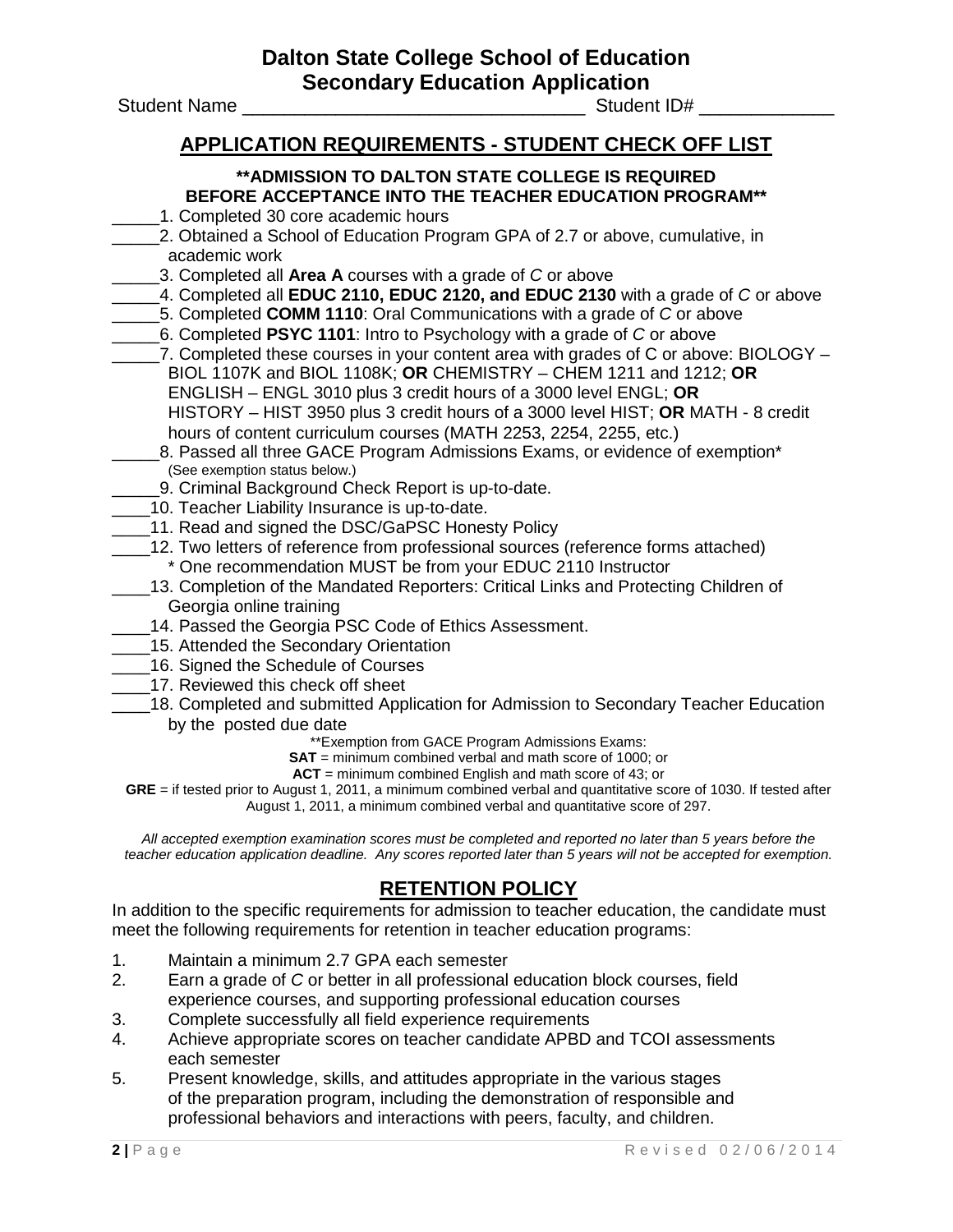Student Name \_\_\_\_\_\_\_\_\_\_\_\_\_\_\_\_\_\_\_\_\_\_\_\_\_\_\_\_\_\_\_\_\_ Student ID# \_\_\_\_\_\_\_\_\_\_\_\_\_

## **SCHEDULE OF EDUCATION COURSES**

#### **PES I Courses 5 credit hours**

**EDUC 3902** : Curriculum & Assessment for Secondary Students

**EDUC 3272** : Classroom Management Seminar I for Secondary Students

*\* 15 hours per week in field experience; LiveText Purchase*

#### **PES II Courses 5 credit hours**

**EDUC 4901**: Methods & Strategies for Secondary Teachers

**EDUC 3273**: Classroom Management Seminar II for Secondary Students

*\* 15 hours per week in field experience*

#### **PES III Courses 5 credit hours**

**EDUC 4951**: Teaching Diverse Learners

**EDUC 3274**: Classroom Management Seminar III for Secondary Students

#### *\* 15 hours per week in field experience*

## **PES IV Courses- Internship 12 credit hours EDUC 4953**: Internship for Secondary Students **EDUC 3120**: Internship Seminar for Secondary Students **READ 3456**: Reading & Writing Across the Curriculum *\*15 weeks in field experience*

**\*As indicated by my signature below, I have read and understand the Secondary Education schedule of courses.**

**Signature: \_\_\_\_\_\_\_\_\_\_\_\_\_\_\_\_\_\_\_\_\_\_\_\_\_\_\_\_\_\_\_\_\_\_\_\_\_\_\_ Date: \_\_\_\_\_\_\_\_\_\_\_**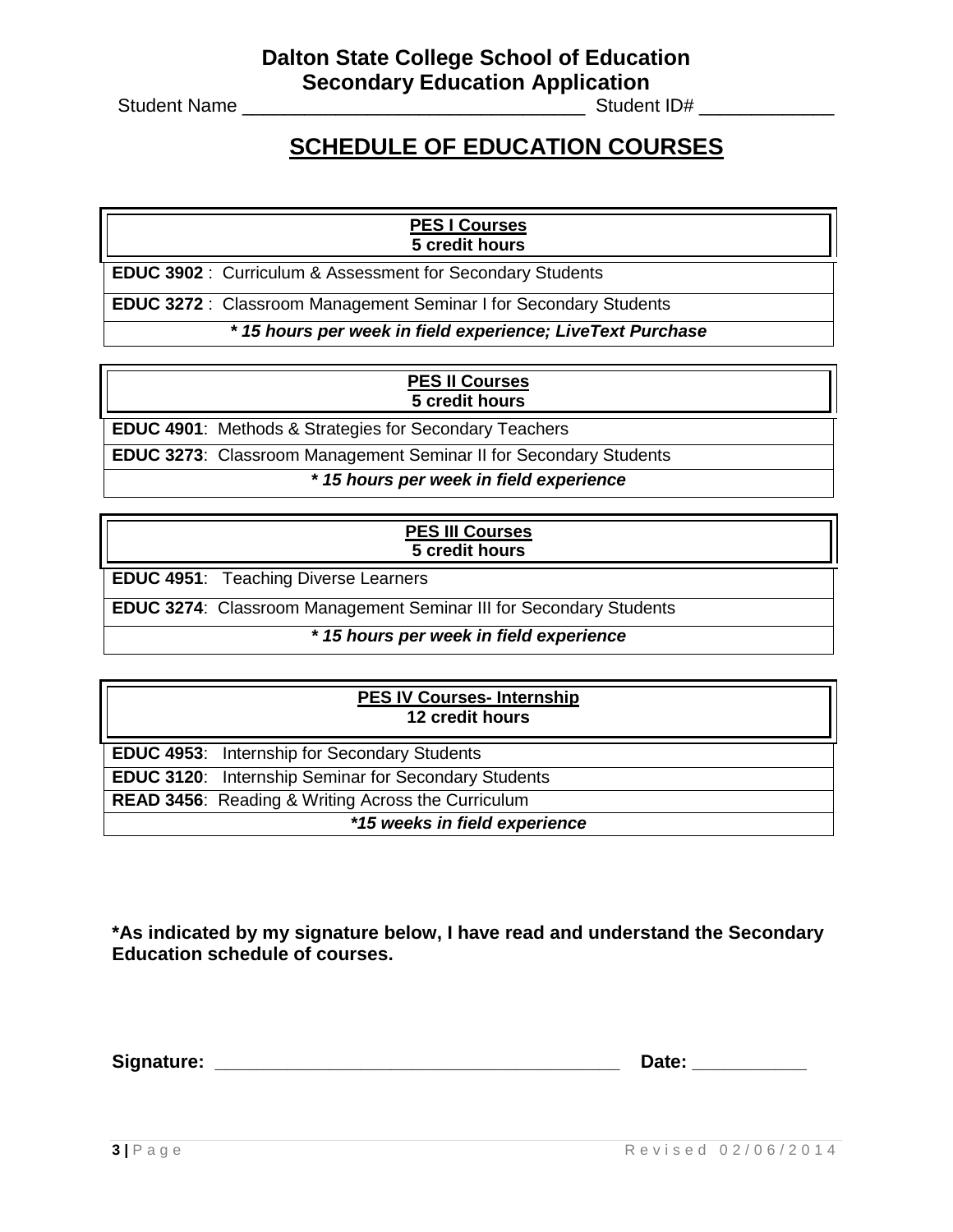#### **Dalton State College School of Education Secondary Education Application**

Student Name \_\_\_\_\_\_\_\_\_\_\_\_\_\_\_\_\_\_\_\_\_\_\_\_\_\_\_\_\_\_\_\_\_ Student ID# \_\_\_\_\_\_\_\_\_\_\_\_\_

Georgia Professional Standards Commission – Georgia Code of Ethics

#### **Effective October 15, 2009**

#### **505-6-.01 THE CODE OF ETHICS FOR EDUCATORS**

(1) Introduction. The Code of Ethics for Educators defines the professional behavior of educators in Georgia and serves as a guide to ethical conduct. The Professional Standards Commission has adopted standards that represent the conduct generally accepted by the education profession. The code defines unethical conduct justifying disciplinary sanction and provides guidance for protecting the health, safety and general welfare of students and educators, and assuring the citizens of Georgia a degree of accountability within the education profession.

(d) Standard 4: **Honesty** - An educator shall exemplify honesty and integrity in the course of professional practice. Unethical conduct includes but is not limited to, falsifying, misrepresenting or omitting:

- 1. professional qualifications, criminal history, college or staff development credit and/or degrees, academic award, and employment history;
- 2. information submitted to federal, state, local school districts and other governmental agencies;
- 3. information regarding the evaluation of students and/or personnel;
- 4. reasons for absences or leaves;
- 5. information submitted in the course of an official inquiry/investigation; and
- 6. information submitted in the course of professional practice.

My signature verifies that:

a) I have read the Georgia Code of Ethics honesty policy above and I understand that as a Teacher Candidate enrolled in the School of Education program at Dalton State College, I must be honest when reporting field placement hours that I have completed during a given semester; b) I understand that if it is determined that I have falsified hours or forged signatures, I will fail field experience for the given semester, and may be subject to being dismissed from the School of Education program. In order to be readmitted to the program, I will have to file an appeal and will be subject to repeating all the required field experience hours and the seminar class for the given semester in which documentation was falsified;

c) I understand that if I have questions regarding the honesty policy or possible consequences of falsifying placement hours and/or signature(s) documentation, it is my responsibility to conference with the Director of Field Experiences or the Dean of the School of Education to reach full understanding of the policy, and

d) I understand that field experience hours and signatures I submit are subject to verification by the Director of Field Experiences.

Print Name Legal Name

TCs' Signature Date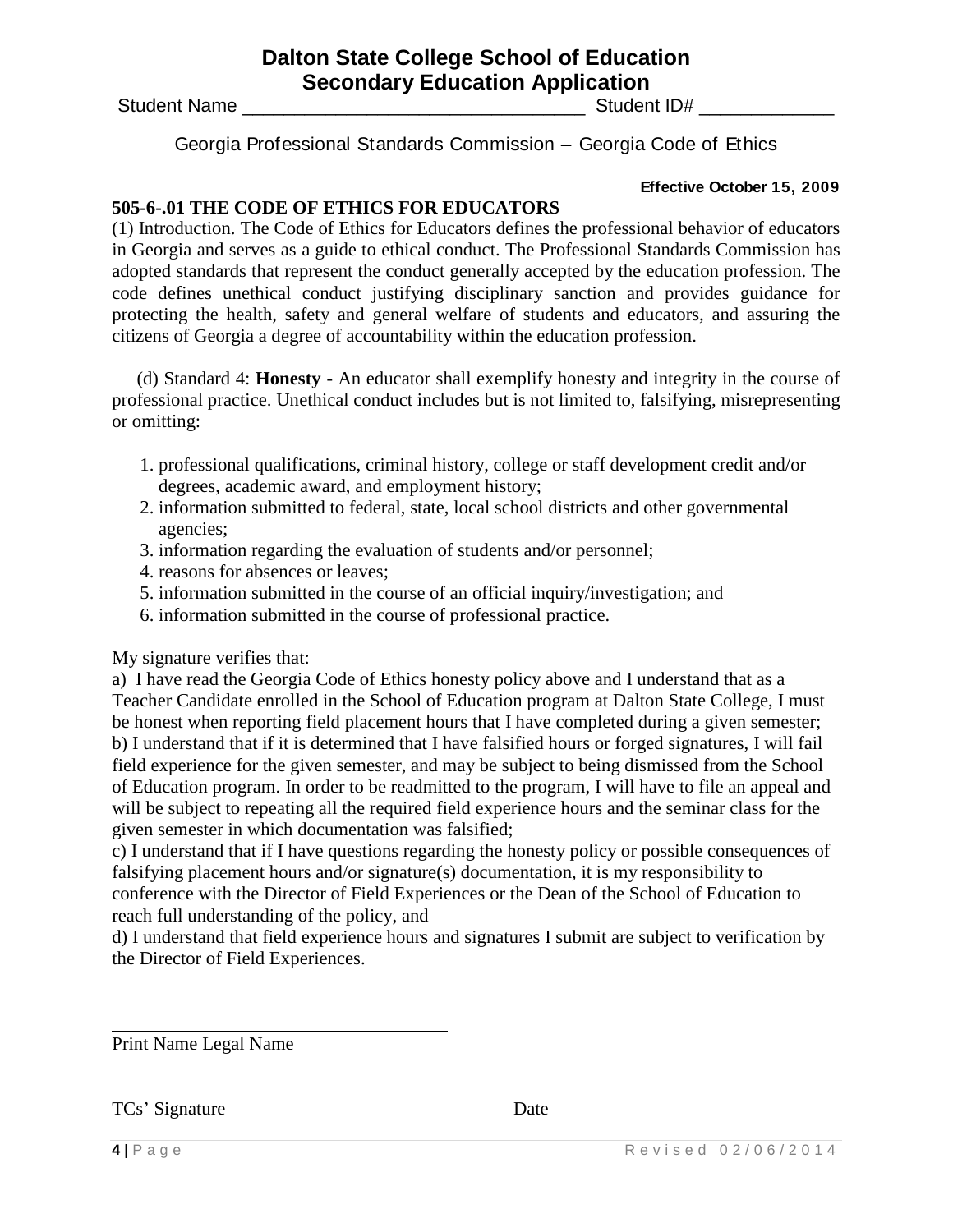Student Name \_\_\_\_\_\_\_\_\_\_\_\_\_\_\_\_\_\_\_\_\_\_\_\_\_\_\_\_\_\_\_\_\_ Student ID# \_\_\_\_\_\_\_\_\_\_\_\_\_

## **RECOMMENDATION FOR TEACHER EDUCATION ADMITTANCE**

**Optional Statement**: I hereby authorize Dalton State College to use confidential information, including but not limited to letters, statements, and recommendations received in connection with my request for admission, to determine admission to the School of Education, and I hereby waive my right of access to these materials.

Signature \_\_\_\_\_\_\_\_\_\_\_\_\_\_\_\_\_\_\_\_\_\_\_\_\_\_\_\_\_\_\_\_\_\_\_\_\_\_\_\_\_\_\_\_\_\_\_\_\_\_\_\_\_\_\_ Date \_\_\_\_\_\_\_\_\_\_\_\_\_\_\_

The applicant has indicated above whether access to this recommendation has been waived. We appreciate your cooperation.

#### **Please mail to: School of Education, Dalton State College, 650 College Drive, Dalton, GA 30720**

| <b>EVALUATION AREA</b>    | <b>BELOW</b><br><b>AVERAGE</b> | <b>AVERAGE</b> | <b>ABOVE AVERAGE</b><br>(UPPER 25%) | <b>SUPERIOR</b><br>(TOP 10%) |
|---------------------------|--------------------------------|----------------|-------------------------------------|------------------------------|
| <b>Written Expression</b> |                                |                |                                     |                              |
| Oral communication skills |                                |                |                                     |                              |
| Character/Integrity       |                                |                |                                     |                              |
| Disciplined work habits   |                                |                |                                     |                              |
| Attitude                  |                                |                |                                     |                              |
| Intellectual ability      |                                |                |                                     |                              |
| Initiative and Motivation |                                |                |                                     |                              |

Recommendation to become a classroom teacher of elementary children

Lacker Strongly Recommend and the strongly Recommend and the strongly Recommend and the strongly Recommend

Local Recommend with reservation (please call me) Local Do not recommend

Please add any additional comments that might assist us in making a judgment about the applicant's admission to Teacher Education.

| <b>Printed Name</b> | Relationship to Candidate |  |
|---------------------|---------------------------|--|
| Position            | Address                   |  |
| Signature           | Date                      |  |